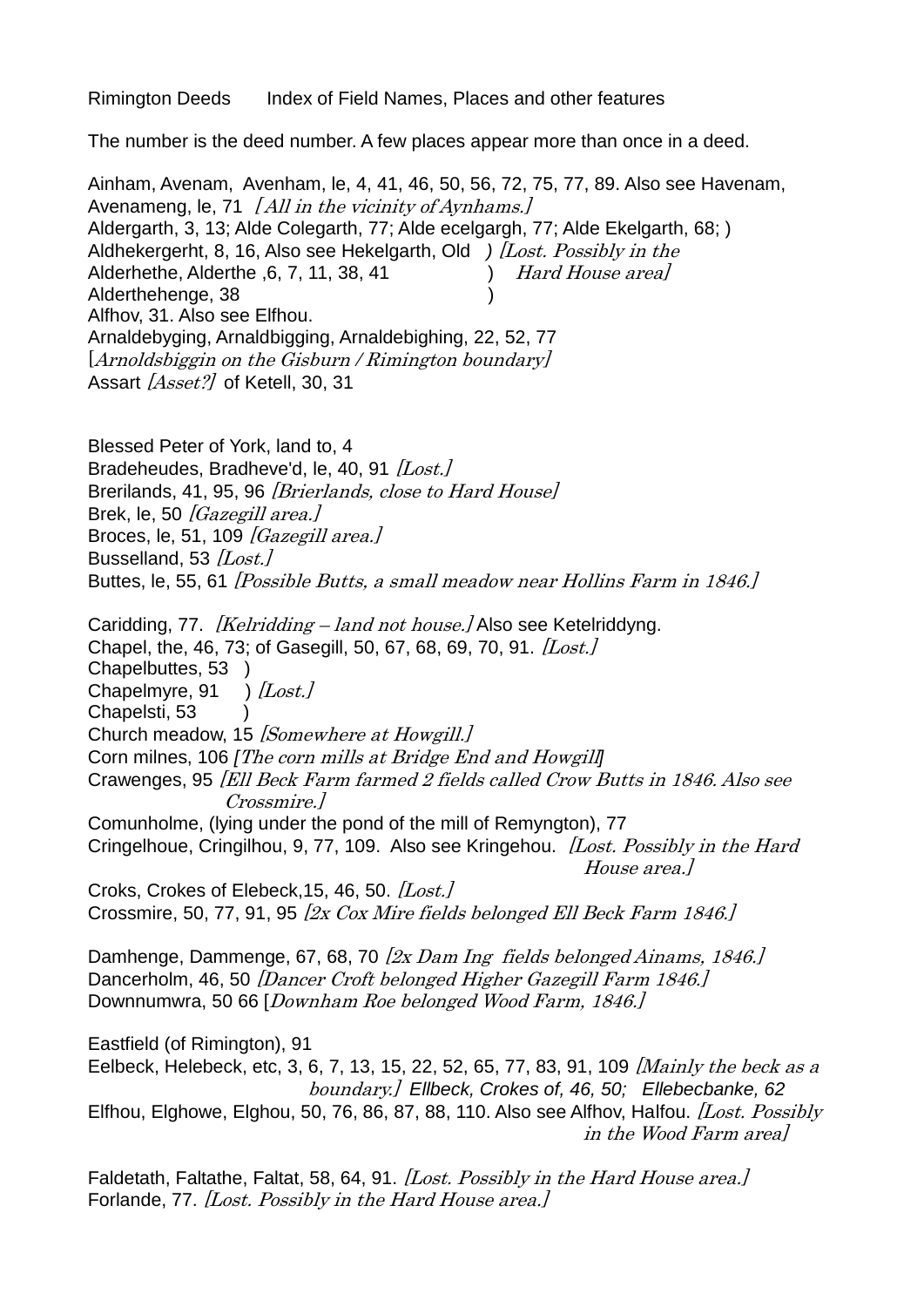Gasegil, Gasegill, 3, 5, 6, 7, 18, 38, 39, 42, 43, 46, 50, 72, 96; Chapel of, 50, 67, 68, 69, 91, Field of, 26; water of, 73.

Gift of land - to Blessed Mary of Gisleburn; Hospital of Blessed Peter of York, 4 Gisburn. 4, 5, 6, 7, 13, 16

Graystan, Greystone, 22, 34, 52  $\int$  *In two places No 22 & 52 close to Arnoldsbiggin, now* lost. No 34 near Rimington Hall called Greystone Mire in 1846.]

Graystanendes, 95. [Lost, but the other places mentioned suggest it was in the vicinity of Arnoldsbiggin.]

Halfhou, Helfow, 31, 54. Also eee Elfou

Halstead, Hallstede, etc., 4, 30, 31, 62, 66, 79 [Halsteads, vicinity of]

Hardenge, Hardeheng, 77, 95 [In the vicinity of Hard House?]

Havenam 50, 72 [In the vicinity of Ainams.]

Hekelgarth, Old, 65. See Aldergarth.

Helxishou, Helzhou, 49, 85. See next entry.

Heseleved, Heselhefuede, le; Heselheued, 34, 49, 54, 66, 76, 88, 91 [In the vicinity of Hazel Head, later Denis Field, now Rimington Hall.]

*Hocroft, 12, 25, 27, 28, 29.* Howcroft. [2x fields called Howcroft in 1846.]

Hoyline, le, 49 *In the vicinity of Swanside Beck.* 

Holegile, Holegyle, Hollegille, etc., 15, 15, 16, 35, 36, 37, 77 [Howgill] Horton, 91

Houterthorn, 88 [Lost. Described as next to Heselheved (Hazel Head.) Same land as the next entry?]

Hundekelde, 54 *[Hunters Head? 1846 abutting the Heseleved (Hazel Head) plots.]* 

Ketelriddyng, Ketelryding, etc., 66, 74, 82, 91. [Kelridding – land not house.]Also see Caridding, 77.

Ketell, assart of, 31 Kingsway, the 59, 60.  $[Lane/Read.]$ Knapesheued, 77 [Hard House area?] Kyrksty, le, de Hollegille, 77 [Lost, At Howgill.] Kokeriding, 46, 50 [Lost. Possibly somewhere between Gazegill and Todber.] Kringehou, 23. See Cringilhou

Langeland/s 48, 50, 62, 66, 72, 76, 87, 90 [Long Lands, belonged Myrvel House, Howgill, 1846.]

Langhavenam, 71  $\langle Long\,Ainams, above\,Ainams\,1846.\rangle$ Langtwyseles, 76 Long Twizles, *[Somewhere in the vicinity of Twizles Bridge.]* Lathebot, 40, 46, 50, 73  $\left[2x \text{ Laith} \text{ But }$  between Higher and Lower Gazegill 1846. Liddewatebuttes, 53 [Little Butt, belonged Higher Gazegill Farm 1846?] Liddevetehil, 63  $|LossL$ Litlethistelbergh, 52, 53, 62, 65, 68 Lidiyatsteyel, 55 [Little Thistleber. Now Thistleber. Also see Thistelbergh and Micklethystleberg.] Lydyeyatebuttis, 57, 60, 81, 84 [Little Butt belonged Higher Gazegill Farm 1846?]

Malhevenyng, 78, 91  $|$ Lost $|$ Martin tofts, 3, 46, 50, 77, 91, 99 *[*Martin Top] Mickelthystleberg, 47, 50 See Litlethistelbergh/ Midhope, 17, 91  $/Middop$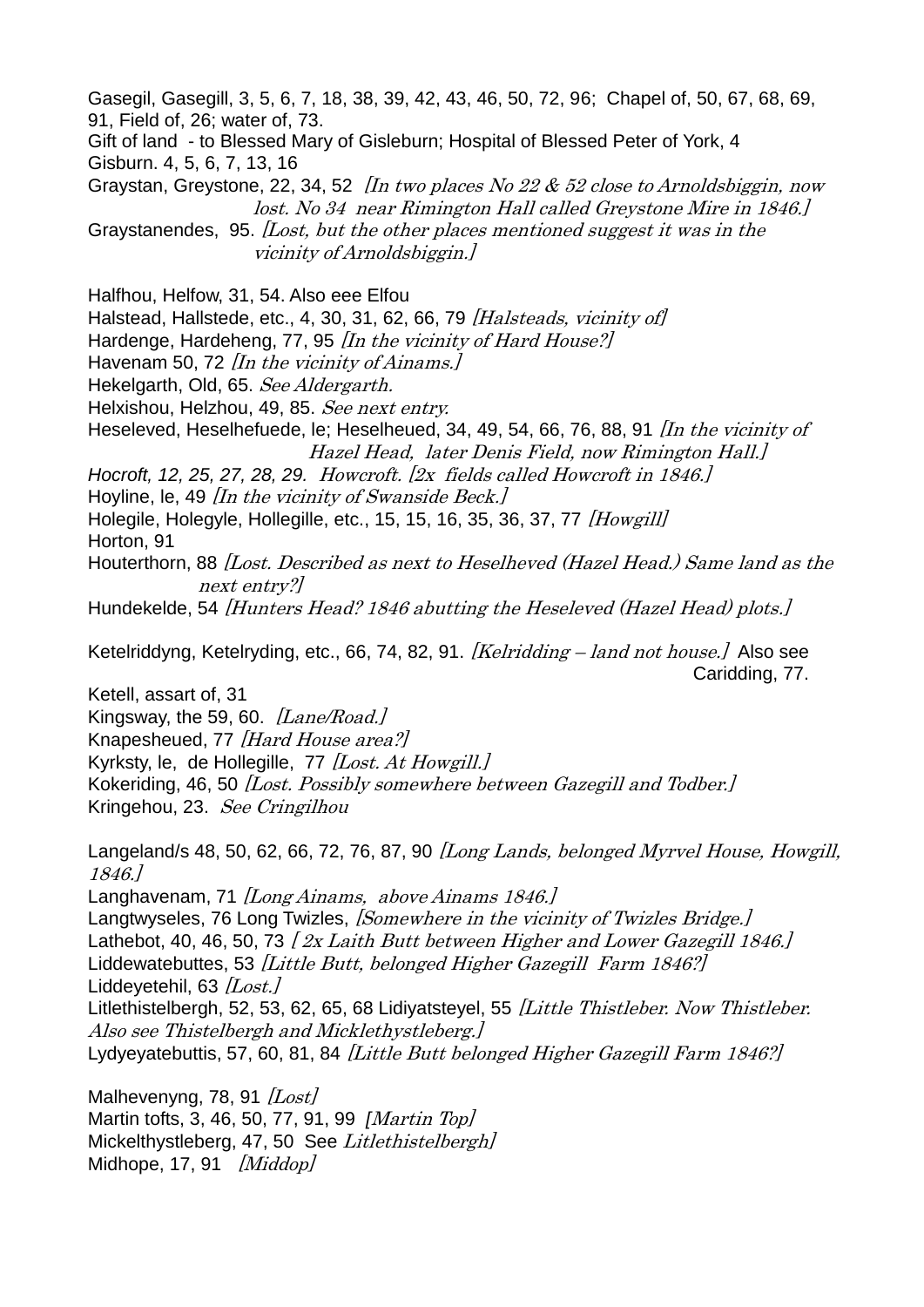Mill, 19, of Rimington, 28, 50, 71, 77, 98 *These appear to refer to Rimington Mill, not* Mill pond, 30, 31, 77 *Howgill corn mill.]* Milneholme, 89 [Mill Holme belonging Rimington Mill/Bridge End Farm 1846. *Also see Comunholme.*] Milnehou, 50 *[Connected with one of the corn mills or a corruption of Mylah?]* Milehoumyre, 91  $[Mylah mire? In the vicinity of Mylah]$ Milnesdike, 50 [Mill ditch] Mirewelle, le, 74 [the mire well] Mousegilebank, 41) *[Mousegill Bank]* ) Mousgillmyre, 95 ) *[*Mousegill Mire *]* ) At or in the vicinity of Mousegill Musegilewelle, 3 ) [Mousegill Well ]  $)$ Mussegile, etc., 9, 15, 23, 95)) Mylehou, 91  $Mvlah$ 

Nerokebereb'c, 22. [Lost. Somewhere on the south side of Eel beck.] Neuby, Newby, 92, 94, 95, 108, courtyard in, 80, 92 Neuing, New eheng, 77, 91, 109. *[New Ing]* Newbyploghland, 81 [Ploughland in Newby, a measurement equivalent to a carucate.] Newebycrokes, 95 [Lost. Newby crokes]

Oldekilgarthe, Old Hekelgarth 62, 65. See Alde eclegarth Osdyk, 91, 109. Also see Ulfesdik. *[*Was probably in the Eelbeck Fm / Hard House area.*]* Otercroft, 41, 46, 50, 73, 98, Meadow of, 50 *[Lost. Document 98 suggests this was by* the mill water channel at the head of the weir.]

*Potmire, 23.* [Lost.]

Quitelandes, 15 ) [Probably a variation of Wetlands near Gazegill because Quitelandsike, 41 ) other land mentioned is in this area. Also see Wytlands]

Rauebotes, Rawebuttes, 46, 50, 73. [Lost.]

Rediwelle, 77 [Red well? There was a Red Field belonging Rimington Mill/Bridge End Farm, 1846.]

Rede, Reed, le, 46, 50 [*Lost. Somewhere in the vicinity of Newby.*] Remington, Remyngton, Rimington, Rymyington, etc., Cottages in, 100, 102, Eastfield, 91, Field of, 7, 30, 31, 35, 36, 58, 63, Land in, 12, 19, 20, 25, 86, 87, Messuage, 101, 102, Mill, 50, Territory/Town of, 1-5, 9-11, 16, 24, 25, 227, 28, 32-34, 46, 49, 50, 54, 57, 60-62, 74, 77-80, 84, 85, 88, 90, 91, 94-97

Saltwelle, le, 77 [ The salt well?]

Sandilands, 30, 31, 50, 62, 66, 76, 91, 93 [Five plots of land called Sandylands present in 1846 on the north side of Rimington Lane below Westcroft.] Selgile, 9, 30, 31, 48, 50; Silegilsik, 89 *[Selgill near Mylah Cottage.]* Setefastsyk, 109. [Lost. In the vicinity of Eel Beck.] Solberc, Solberch, Solberg, etc., 5, 21, 25, 46, 50, 108 [Vicinity of Newby. Corrupted to Suver by 1846 - a 20+ acre pasture between Newby Hall, Beck Side and Rakes. ] Staincroft, 46, 50, 77. *[Lost.]* Stanes, le, 46, 50, 73, 77 [Lost. Vicinity of Todber] Stanisflat, le, 39, 97 [Stoney Flatt. Pasture land at Gazegill in 1846.] Starkesbergh, in Midhope 17